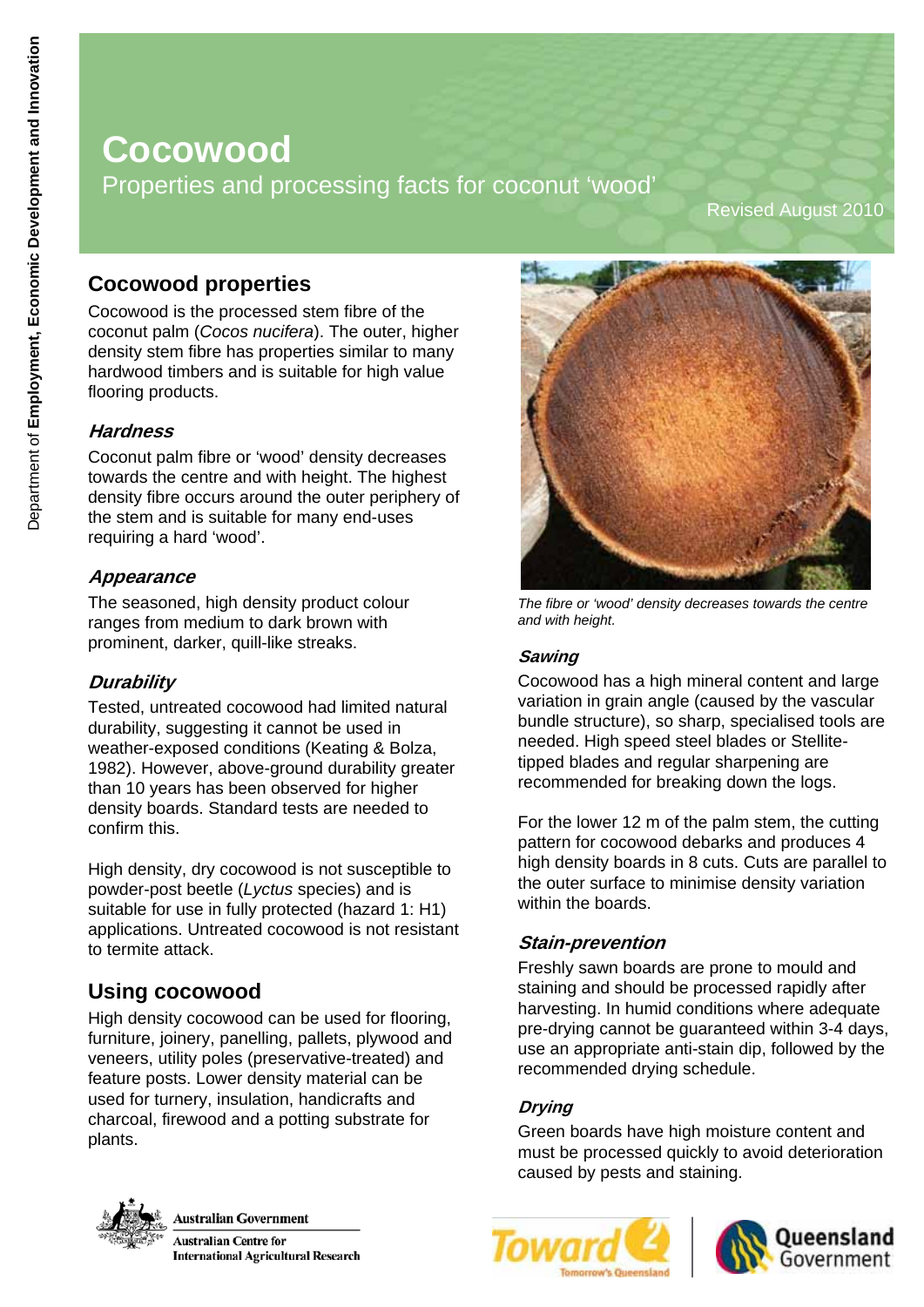Cocowood stacks are constructed with 'racksticks' to minimise the risk of twist, end distortion, and uneven drying. Concrete stack weights are used during drying to minimise distortion.

Cocowood can be kiln-dried at 60–65° (dry bulb) over 10–14 days, depending on the equipment. Drying rate is affected by board thickness, initial moisture content, fibre density, stacking and drying methods and the weather.

The recommended drying schedule and moisture correction factors are given in the properties table below.

The required moisture content for Australian and European markets is 9–14% and 7–11% respectively.

#### **Grading**

Key grading parameters for flooring are density (indicating hardness) and straightness (indicating limited spring, twist or bow). The recommended minimum density for flooring is 700 kg/m $3$  (Janka hardness threshold >7 kN). Density is graded visually, using vascular bundle patterns as a cue.

#### **Machining**

Tungsten-carbide tool edges give the best results at feed-speeds of 12 m/min. At higher speeds, such as 24 m/min, Stellite knives give a better result. Lower feed speeds are recommended for mouldings because the risk of torn grain and soft tissue roughness is greater at high feed-speeds.

#### **Sanding**

Cocowood can be sanded to a smooth finish at a **Availability**  range of speeds, although better results are range of speeds, although better results are expression corresponding achieved at 12 m/min compared with 18 m/min.

#### **Peeling**

Preliminary tests indicate that the relatively brittle 'cocoveneer' will require customised machinery to produce veneer successfully.

## **Research and development**

Cocowood research is co-ordinated by Queensland's Department of Employment, Economic Development and Innovation in a collaborative project supported by the Australian Centre for International Agricultural Research.



*An engineered cocowood floor in service.* 

# **A sustainable resource**

Cocowood has good environmental credentials, because it is sourced from senile plantations, originally planted and managed for coconut and copra crops.

Extensive areas of coconut plantations are grown throughout the Pacific Region and Asia in 60-80 year rotations. Large areas of now senile palms yield only small coconut crops, and replanting is economically sustainable when coconut stems are sold for cocowood processing. High value products like flooring are being developed in a growing international market.

The emerging cocowood harvesting and processing sector provides income for smallholders and employment for regional communities.

harvesting and processing industry across the tropics, particularly the Asia-Pacific region and Africa. Improved processing and products, and growing, international demand, will generate a continuous supply from this resource.

#### **More information**

Visit the project website [www.cocowood.net](http://www.cocowood.net/).